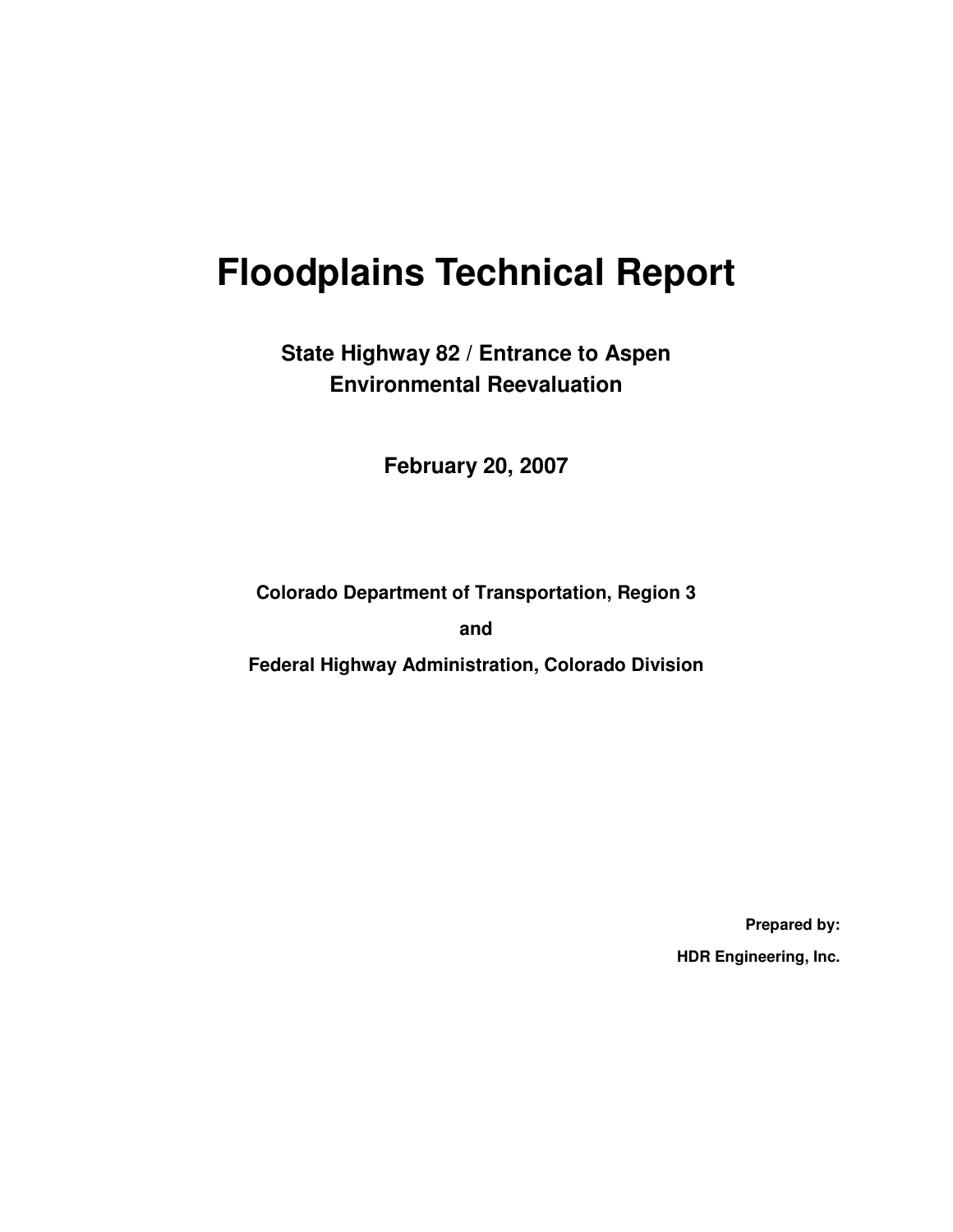#### **Contents**

| 1.0 |               |                          |  |  |  |
|-----|---------------|--------------------------|--|--|--|
|     | 1.1           | ${\bf Methodology}\, 1.$ |  |  |  |
|     | 1.2           |                          |  |  |  |
|     | 1.3           |                          |  |  |  |
| 2.0 |               |                          |  |  |  |
|     | 2.1           |                          |  |  |  |
|     | $2.2^{\circ}$ |                          |  |  |  |
| 3.0 |               |                          |  |  |  |
| 4.0 |               |                          |  |  |  |
| 5.0 |               |                          |  |  |  |
| 6.0 |               |                          |  |  |  |
| 7.0 |               |                          |  |  |  |
|     |               |                          |  |  |  |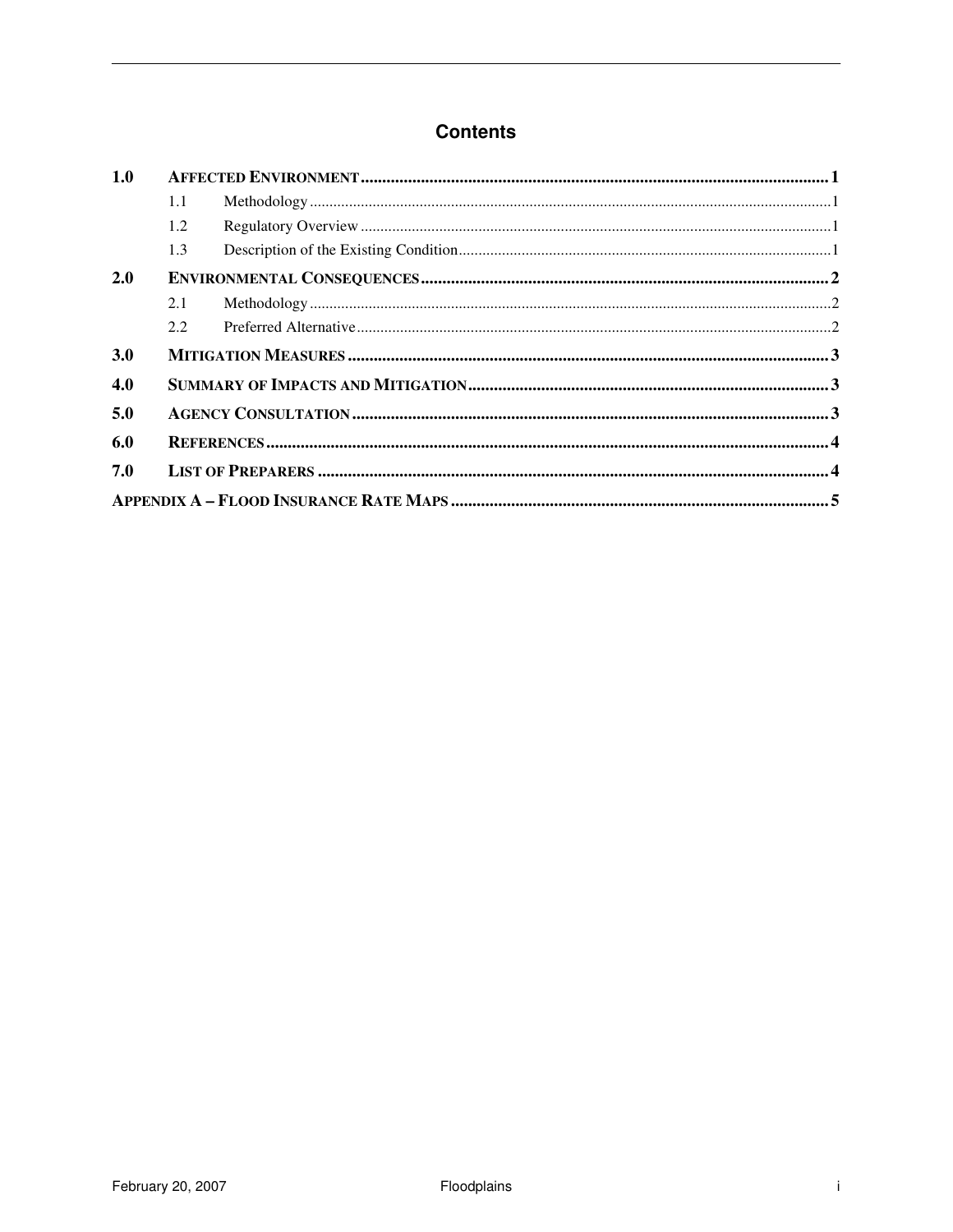### **1.0 Affected Environment**

This report provides a reevaluation of floodplains presented in the 1997 State Highway 82 Entrance to Aspen Final Environmental Impact Statement (FEIS, pages IV-59, V-36 and VI-3) for the Preferred Alternative selected in the Record of Decision (ROD) issued in August 1998.

#### **1.1 Methodology**

The current FEMA Flood Insurance Rate Maps for the project area were accessed and reviewed using the FEMA website (FEMA, 2006). Pitkin County was also contacted to verify whether any changes in floodplain management or development have occurred since publication of the ROD.

#### **1.2 Regulatory Overview**

The Federal Emergency Management Agency (FEMA) floodplain designations for the project area have not changed from what was described in the FEIS (FEMA, 1987). The FEMA floodplain designations for the project and Pitkin County Floodplain Regulations and floodplain management/development have not changed since publication of the 1997 FEIS (Rider 2006). The design of bridges and roadway embankments has sought to minimize impacts to floodplains in compliance with the Federal Highway Administration (FHWA) requirements and Executive Order (EO) 11988 (Federal Register, 1977).

#### **1.3 Description of the Existing Condition**

State Highway 82 crosses over Maroon Creek and Castle Creek within the project area. Maroon Creek and Castle Creek are incised channels that are approximately 100 feet below the regular grade of the existing landscape. These formations restrict the associated floodplains to the valleys associated with each creek.

Two components of the Preferred Alternative have been constructed since the publication of the FEIS and ROD: (1) Owl Creek Road and West Buttermilk Road have been relocated to create a new, signalized intersection with State Highway 82 near the Buttermilk Ski Area; and (2) the roundabout at the Maroon Creek Road intersection has been completed.

In addition, the Maroon Creek Bridge Replacement Project is currently under construction, scheduled for completion by spring of 2008. This project is being constructed as a bridge replacement without any increase in roadway capacity. However, it will accommodate the Entrance to Aspen Preferred Alternative in the future by removing the center median and re-striping for two general-purpose lanes and two exclusive bus lanes (see the Introduction to the Technical Report Volume for more detail).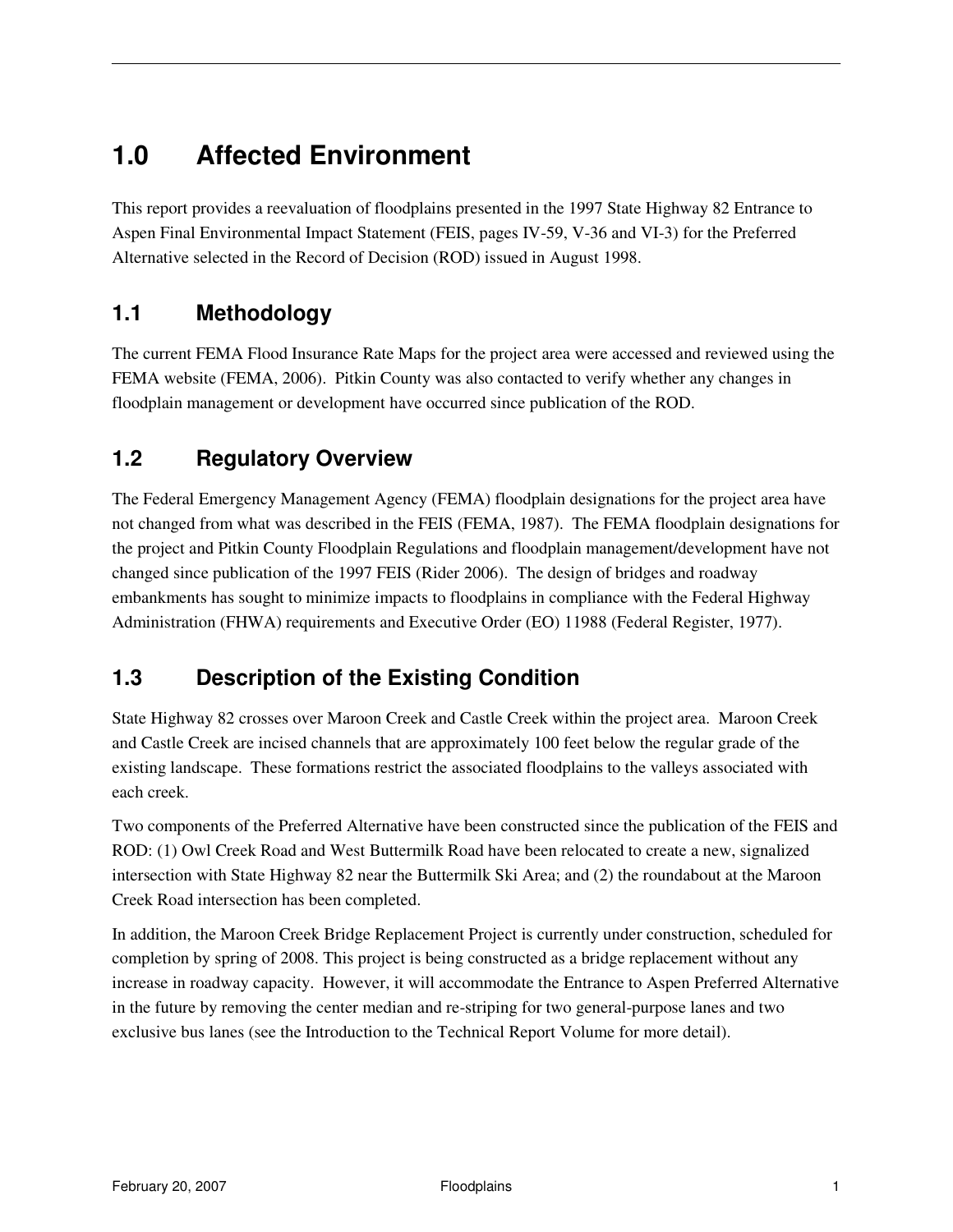The intersection of Truscott Drive and State Highway 82 was completed in 2001. While this intersection is not part of the Entrance to Aspen Project, its configuration accommodates the alignment for the east approach to the Maroon Creek Bridge Replacement Project.

A transportation easement across the Marolt-Thomas Open Space was conveyed from the City of Aspen to CDOT in August of 2002, as part of land exchange and mitigation agreements between CDOT and the City of Aspen and Pitkin County. (Refer to Appendix A and B in the 1998 Record of Decision for details of the open space conveyance agreements and mitigation commitments.)

### **2.0 Environmental Consequences**

### **2.1 Methodology**

The floodplain impact assessment prepared for FEIS was reviewed to determine the effects identified from implementation of the Preferred Alternative at the time of the FEIS (CDOT 1997). Based on information obtained from the Colorado Department of Transportation (CDOT) Glenwood Springs Resident Engineer (Mertes, 2006) and from the CDOT project website, potential impacts from construction, operation and maintenance activities were verified and differences, if any, were noted.

### **2.2 Preferred Alternative**

The Maroon Creek Bridge Replacement, as described in the 1997 FEIS on page V-36, is currently under construction. The bridge will be approximately 620 feet long and is scheduled for completion in the fall of 2007 (Mertes, 2006). Its abutments will be located outside the 100-year floodplain area and consequently will have no impact on the existing floodplains (Mertes, 2006). Two supporting pier columns are located within the Maroon Creek floodplain. No additional impacts to those reported in the FEIS were identified during this reevaluation.

The proposed Castle Creek Bridge will not have any structures located within the floodplain of Castle Creek; therefore no floodplain impacts are anticipated.

Based on existing floodplain conditions in the study area, there is no evidence of any substantive, longterm adverse effect on floodplains from the intersection or roundabout construction. The current construction of the Maroon Creek Bridge is being done using Best Management Practices (BMPs).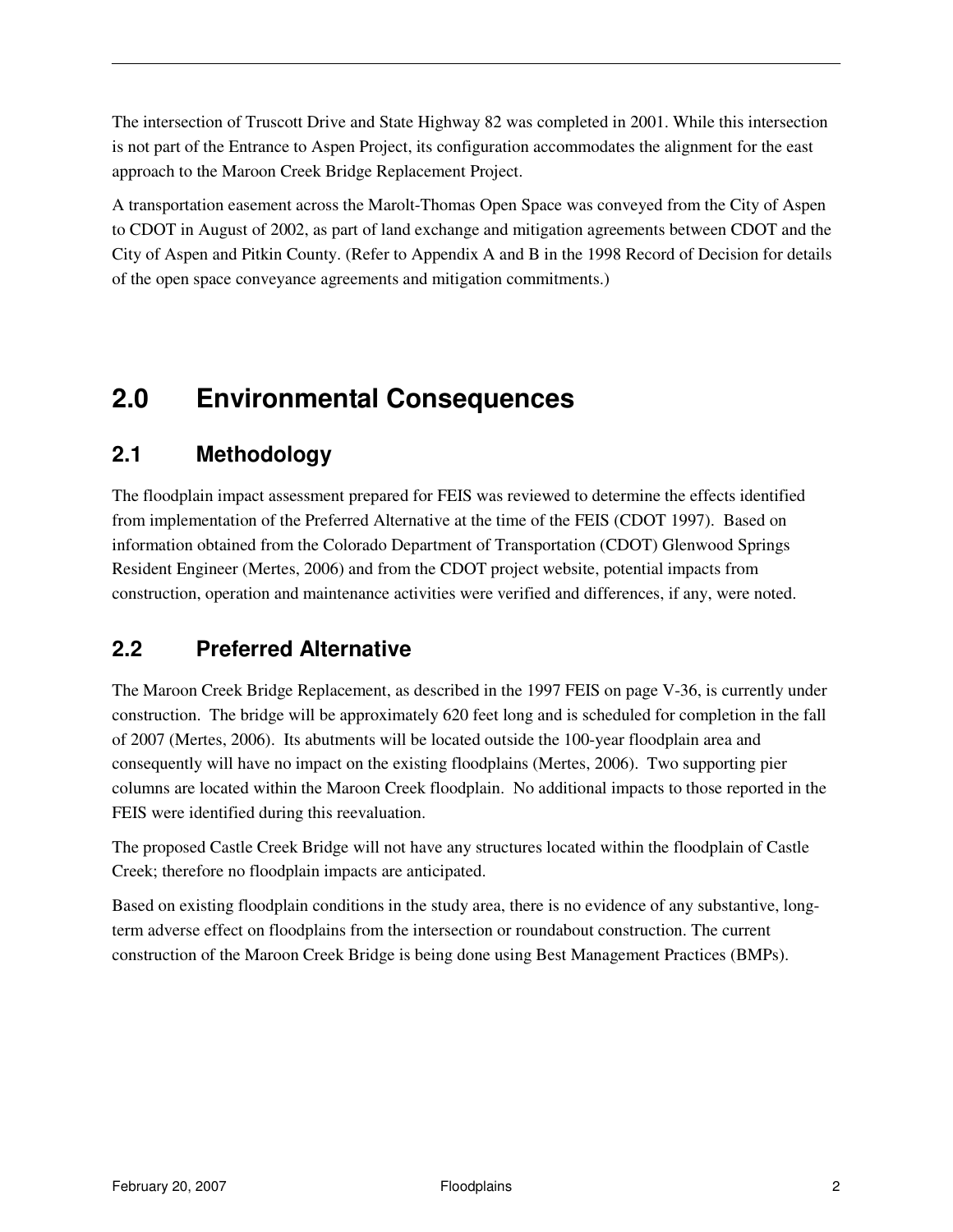### **3.0 Mitigation Measures**

Mitigation measures described in the 1997 FEIS (page VI-3) have been implemented for components for the Preferred Alternative already constructed. These measures also will be implemented during construction of future components of the Preferred Alternative. The measures are considered adequate to minimize impacts to floodplains in the project area. Impacts and mitigation measures are summarized in the following section.

### **4.0 Summary of Impacts and Mitigation**

Impacts are summarized below in Table 4-1 as identified in both the FEIS and this reevaluation. Mitigation measures listed in the table are those from the 1998 ROD, unless additional measures are noted as being required due to findings of the reevaluation.

| <b>Topic</b>       | <b>FEIS Impact</b>                                                                                                                                                                                     | <b>Reevaluation Impact</b> | <b>Mitigation Measures</b>                                          |
|--------------------|--------------------------------------------------------------------------------------------------------------------------------------------------------------------------------------------------------|----------------------------|---------------------------------------------------------------------|
| <b>Floodplains</b> |                                                                                                                                                                                                        |                            |                                                                     |
| Maroon Creek       | Piers located within<br>floodplain are expected to<br>have only a minor impact on<br>the 100-year water surface.<br>Minor impacts due to<br>placement of piers directly<br>adjacent to stream crossing | No change.                 | Avoid extensive longitudinal<br>encroachments to stream<br>channels |
|                    | Temporary impacts during<br>construction, of buried riprap                                                                                                                                             |                            | Provide buried riprap to<br>minimize erosion                        |

**Table 4-1 Summary of Impacts and Mitigation Measures** 

# **5.0 Agency Consultation**

Pitkin County Environmental Health and Natural Resources Department and CDOT, Region 3 were contacted for information relevant to the floodplains reevaluation.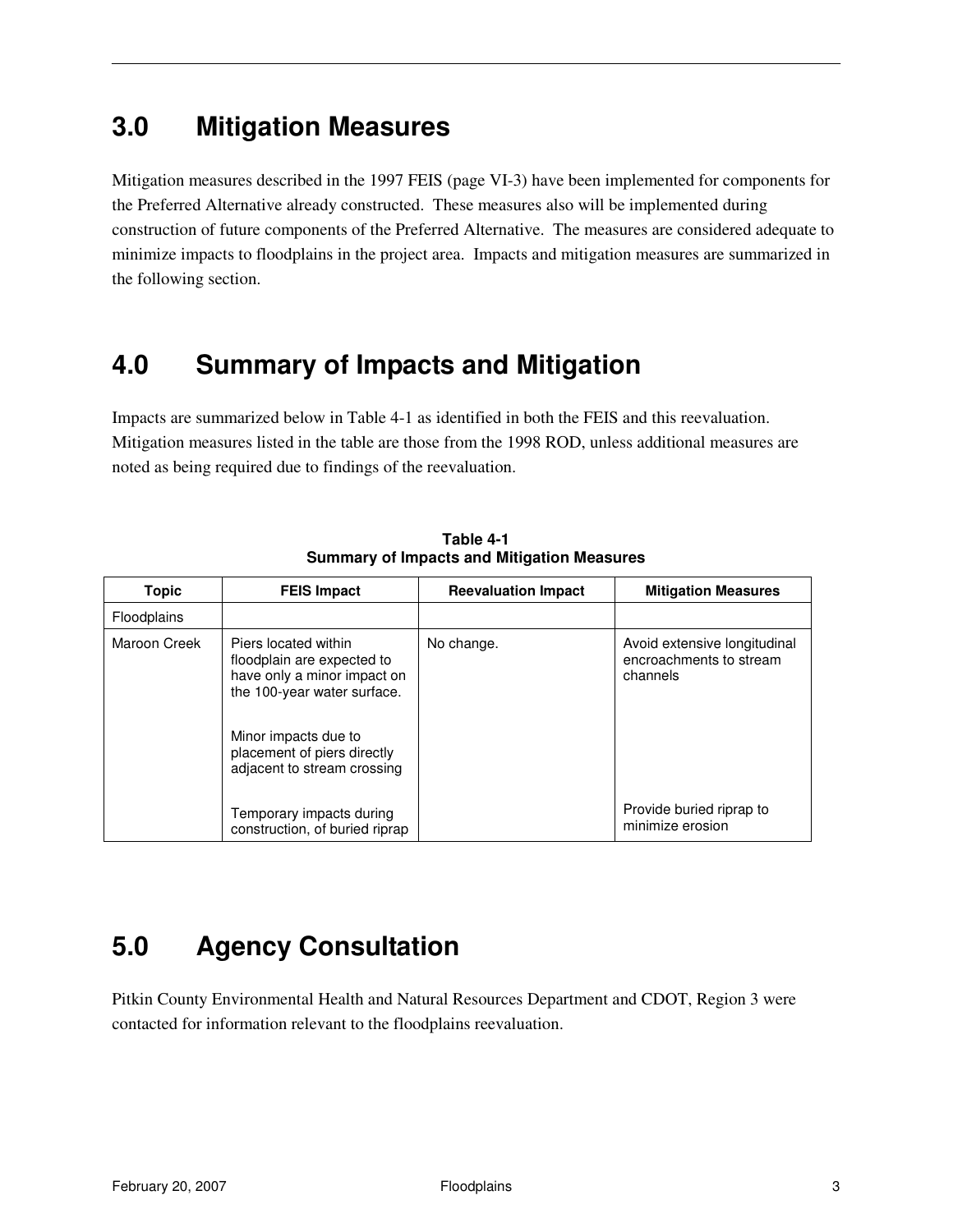### **6.0 References**

- CDOT (Colorado Depatment of Transportation) website for the Maroon Creek bridge replacement project. http://www.dot.state.co.us/MaroonCreek. Site accessed July 31, 2006.
- Federal Register. May 24, 1977. Executive Order No. 11988. Floodplain Management. 42 F.R. 26951. Accessed from the National Archives website http://www.archives.gov/federalregister/codification/executive-order/11988.html Site accessed August 10, 2006.
- FEMA [Federal Emergency Management Agency]. June 4, 1987. Pitkin County, Colorado and Incorporated Areas Flood Insurance Rate Map. Panel 203 of 325. 08097C0203 C. Accessed from the FEMA Map Service Center. http://www.fema.gov/business/nfip/mscjumppage.shtm Site accessed July 30, 2006.
- Mertes, Pete, July 31, 2006. Glenwood Springs Resident Engineer. Colorado Department of Transportation. Personal Communication. Specifications and impacts of the Maroon Creek bridge replacement.
- Rider 2006. Personal communication between Warren Rider (Pitkin County, Environmental Health and Natural Resources Department) and Dan Miller on October 2, 2006 to verify current status of floodplain designations, regulations, and management within the project area.

# **7.0 List of Preparers**

Kristine MacKinnon, P.E., Environmental Engineer, HDR Engineering, Inc.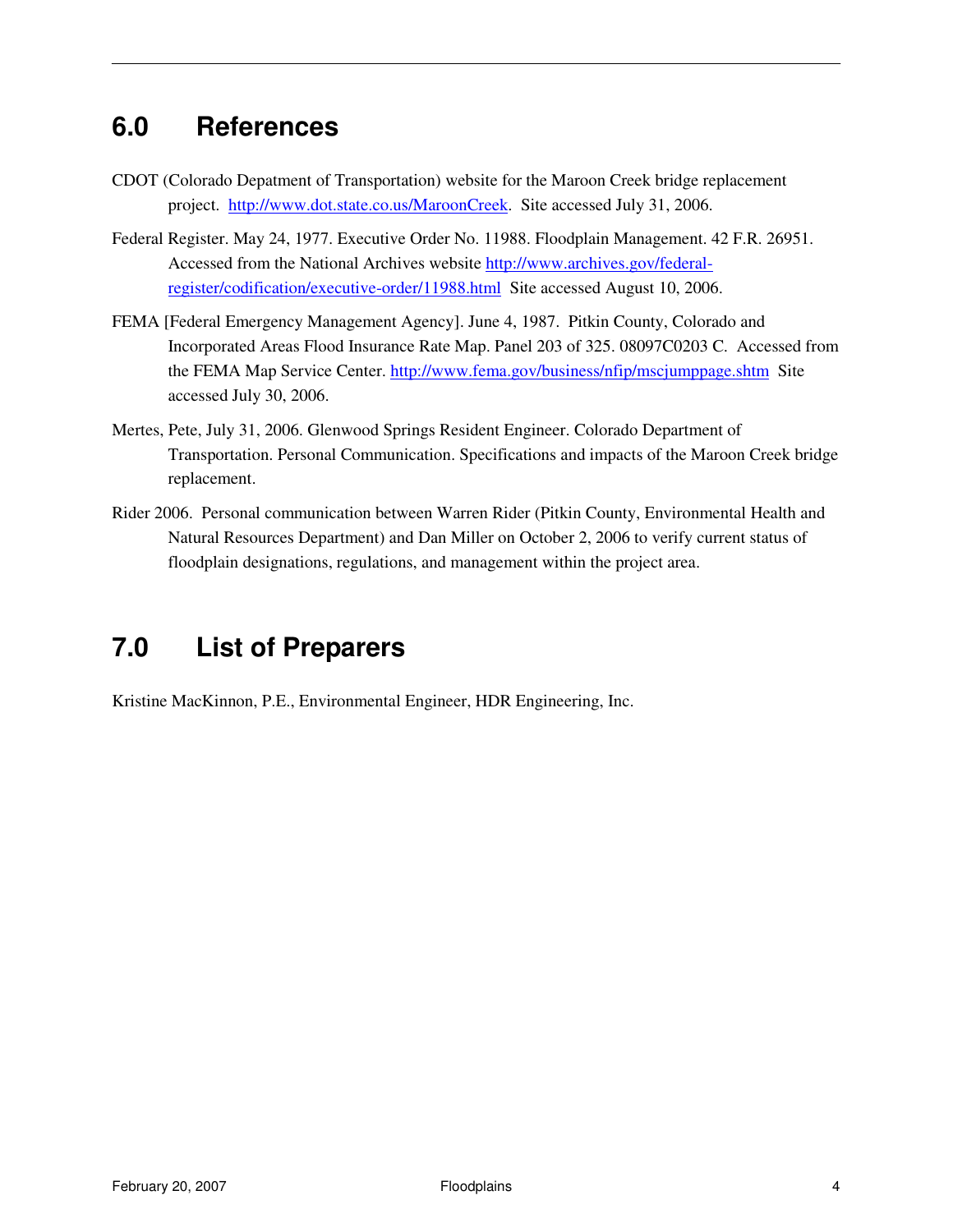# **Appendix A – Flood Insurance Rate Maps**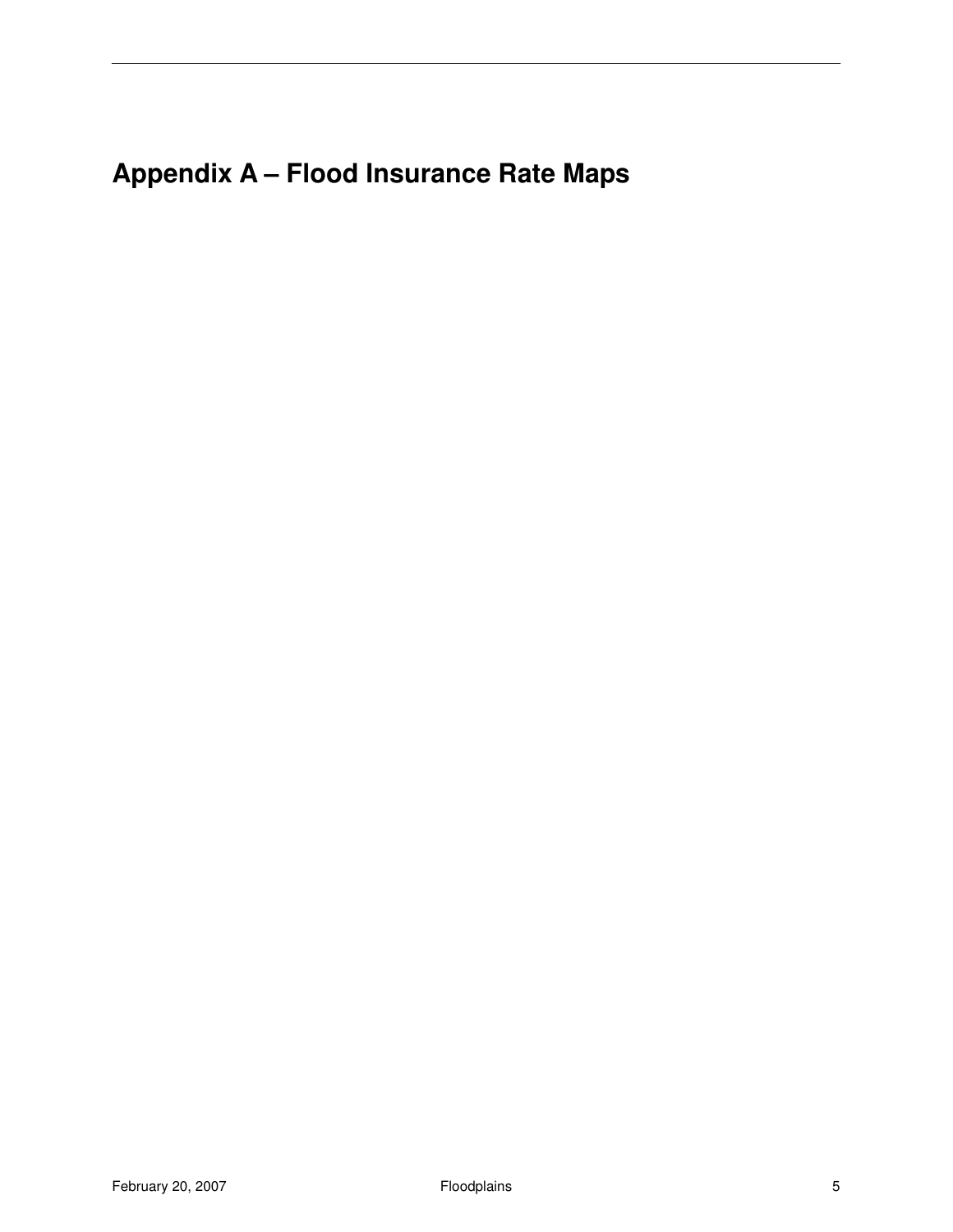